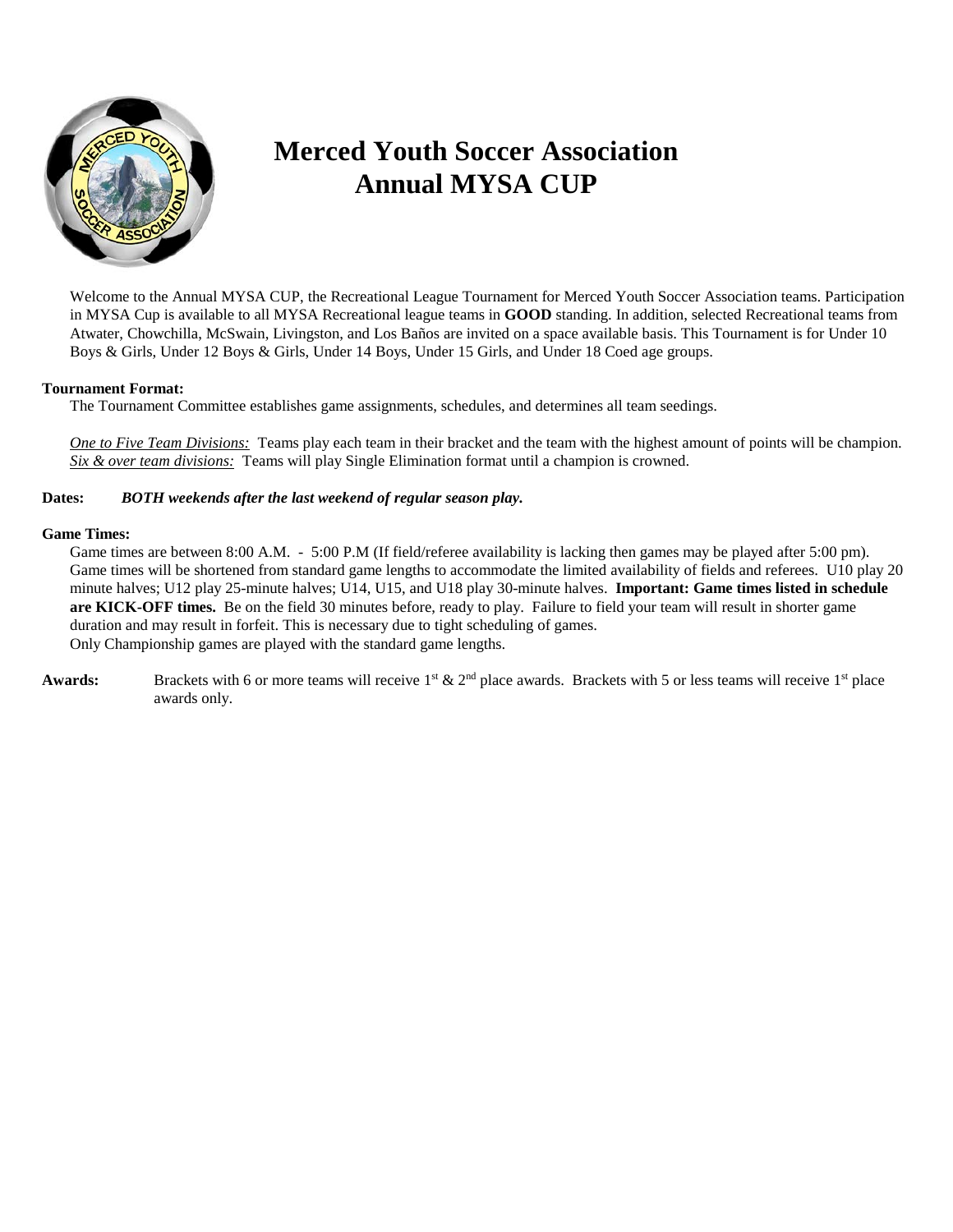## **TOURNAMENT RULES**

**Game Cards:** The winning coach is responsible to bring completed and signed game cards to the Tournament Table. COACHES: DO NOT leave field without getting game cards from the referees! In case of a tie game, the home team will take game cards to Tournament Table.

#### **Equipment:** Each coach is responsible for furnishing a game ball and a goalie shirt. Coach will present all documents on demand to referee or any MYSA representative.

**Uniform:** ALL shirts will be tucked in. Shin guards are required. Home team, or the team listed first, must wear jersey vests, if a color conflict exists. A second shirt (NO HOODS) may be worn under a jersey provided all team members wearing shirt are wearing matching color. No pants, gloves, etc. will be allowed except by the goalie. If you switch goalies, that player (the player leaving goalie) must immediately conform to the uniform rules. All players must wear their MYSA assigned uniform, including shorts. Players wearing non-MYSA issued uniforms may not be allowed to play until approved uniform is worn.

**Rules of Play:** Unless otherwise stated in the Tournament Schedule, the Standard M.Y.S.A. / FIFA Rules for Adult games apply.

> **Single Elimination games:** In case of a tie at the end of regulation, there will be an immediate sudden death, 5 minute overtime. If still tied after overtime, the game will go to penalty kicks. *Bracket games:* All ties stand. No overtimes.

**Goal Differential**: If at any time a team is winning by more than the allowed goal differential, the game will end and the team on the losing side of the goal differential will be declared the game winner.

#### **NO APPEALS: Referee and Tournament Committee rulings are final!**

#### **ADDITIONAL RULES**

1) You must coach only from the coaches' box, which extends 10 yards each way of the half line, and 3 feet behind the touchline. ALL SPECTATORS must be 6 feet behind the touchline. Parents, spectators are not allowed down by the penalty area or behind the goal line.

#### **2) NO ALCOHOLIC BEVERAGES ALLOWED ON ANY GAME SITE OR FACILITY. NO PETS AT ANY SOCCER FACILITY.**

- 3) The behavior of parents and spectators are the responsibility of team coaches. Please have all parents and spectators on your side of the field. The referee will expect you to handle any problems that may arise on your side of the field.
- 4) **Every player must play at least half of the game, unless the player is sick or injured.** Remember, this is a recreational league tournament for developmental players; our main goal is to provide every player the opportunity to play. Non-conformity to the ½ game rule will result in a forfeited game, with points added/subtracted accordingly.
- 5) You must have your team clean up its side of the field after each game. Trash containers are available for this purpose.
- **6) Any player, coach, or spectator challenging another player, coach, spectator or referee to a fight before, during, or after a game will be suspended from further Tournament games and could cause that team to be suspended from any further Tournament play.**
- 7) Goal Nets and Corner Flags: same as league play. Home & Away teams scheduled for first game of day will set up nets (nets will be delivered). Home  $\&$  Away teams scheduled for last game on field take down nets  $\&$  flags. Home team is to return equipment to appropriate location.
- 8) **\*\*\*\*\*Any red-carded (Sent Off) player or coach will be out for the remainder of the tournament, whether received during the first game or last game. Coach receiving red card or sent off will not be allowed on sideline for any game.\*\*\*\*\***